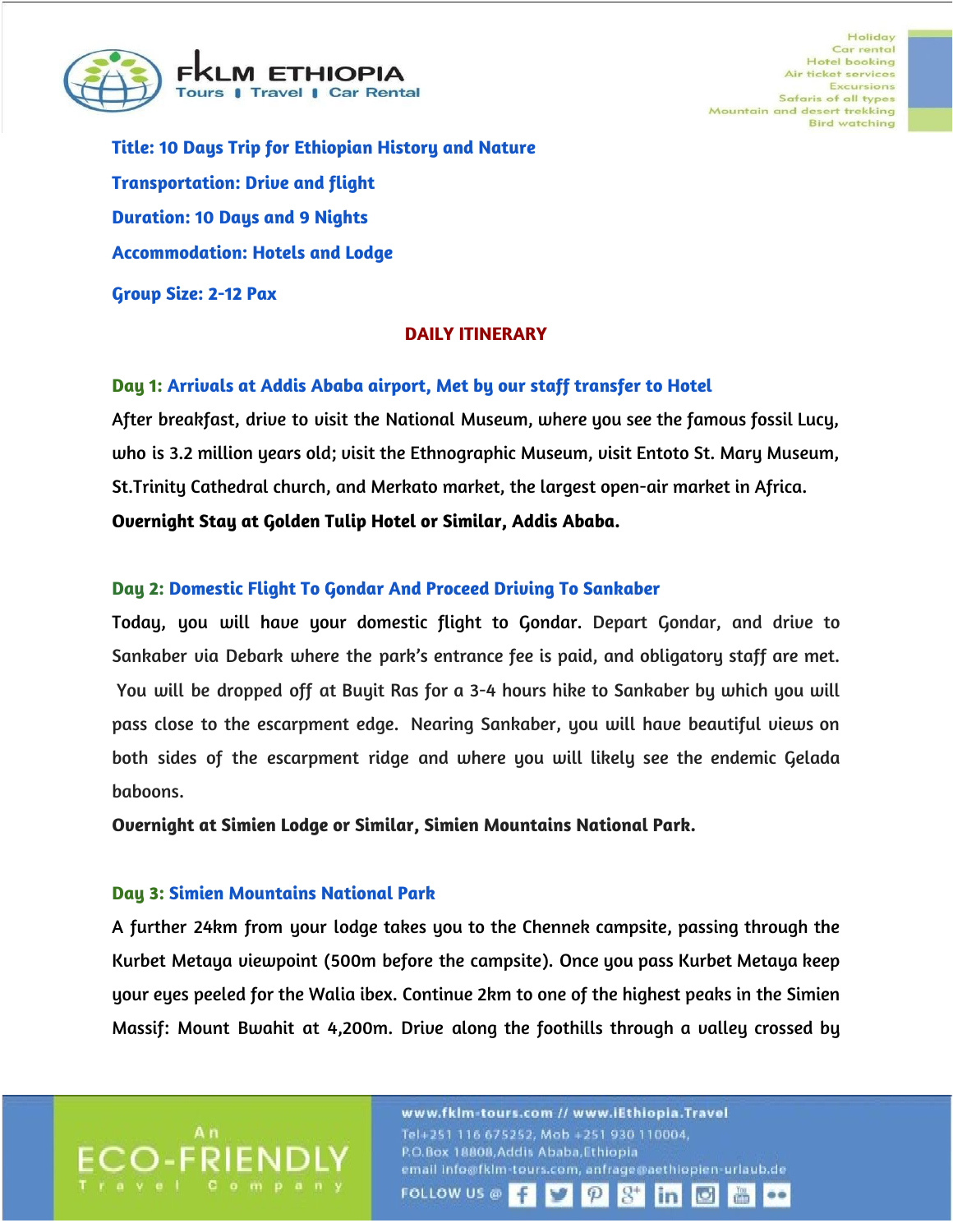

wild streams. The road then descends from the plateau passing through spectacular scenery. Look for the Walia ibex and Ethiopian wolf.

**Overnight at Simien Lodge or Similar, Simien Mountains National Park.**

#### **Day 4: Drive back to Gondar**

After lunch we will visit Gondar, the first capital city with the reign of Fasilides. In Gonder, there are a dozen castles built by various emperors over the course of 236 years. The city seems more of European than African origin. In the afternoon, we visit Fasilades Palace, probably the most impressive of all the castles found in the area and the oldest one! We continue going to the Church of Debre Berhan Selassie (Light of the Trinity). The interior is decorated with beautiful frescos, cherubs and paintings. Debre Berhan Selassie is rumored to once have been the proposed final resting-place of the Ark of the Covenant of the Ethiopian Empire, which began in 1632.

**Overnight stay at Gondar Hills Resort or similar, Gondar.**

#### **Day 5: Fly to Lalibela and Visit the Rock-hewn churches**

The flight departs at 10:00 and takes approximately 30 minutes. The small town in the Lasta Mountains is world-famous for its unique rock churches chiseled into the red, soft tuff rock. The city is named after King Lalibela, who built numerous religious buildings here. The Rock-Hewn Ethiopian orthodox Christian churches of Lalibela, are one of the eighth wonders of the world. It's a collection of churches, some connected by fascinating internal channels, with hermit holes where people lived and died. The connecting walls are full of religious symbols. The city contains 11 monolithic churches that were built in the 12th century, some of which are beautifully painted inside. Visit the 1st and 2nd groups of the rock-hewn churches today.

**Overnight stay at Mezena Lodge or Similar, Lalibela.**

#### **Day 6: Excursion to Yemrehanna Kristos Church and visit the 3rd group in Lalibela**

www.fklm-tours.com // www.iEthiopia.Travel Tel+251 116 675252, Mob +251 930 110004, P.O.Box 18808, Addis Ababa, Ethiopia email info@fklm-tours.com, anfrage@aethiopien-urlaub.de **FOLLOW US @**  $\boldsymbol{\varphi}$ in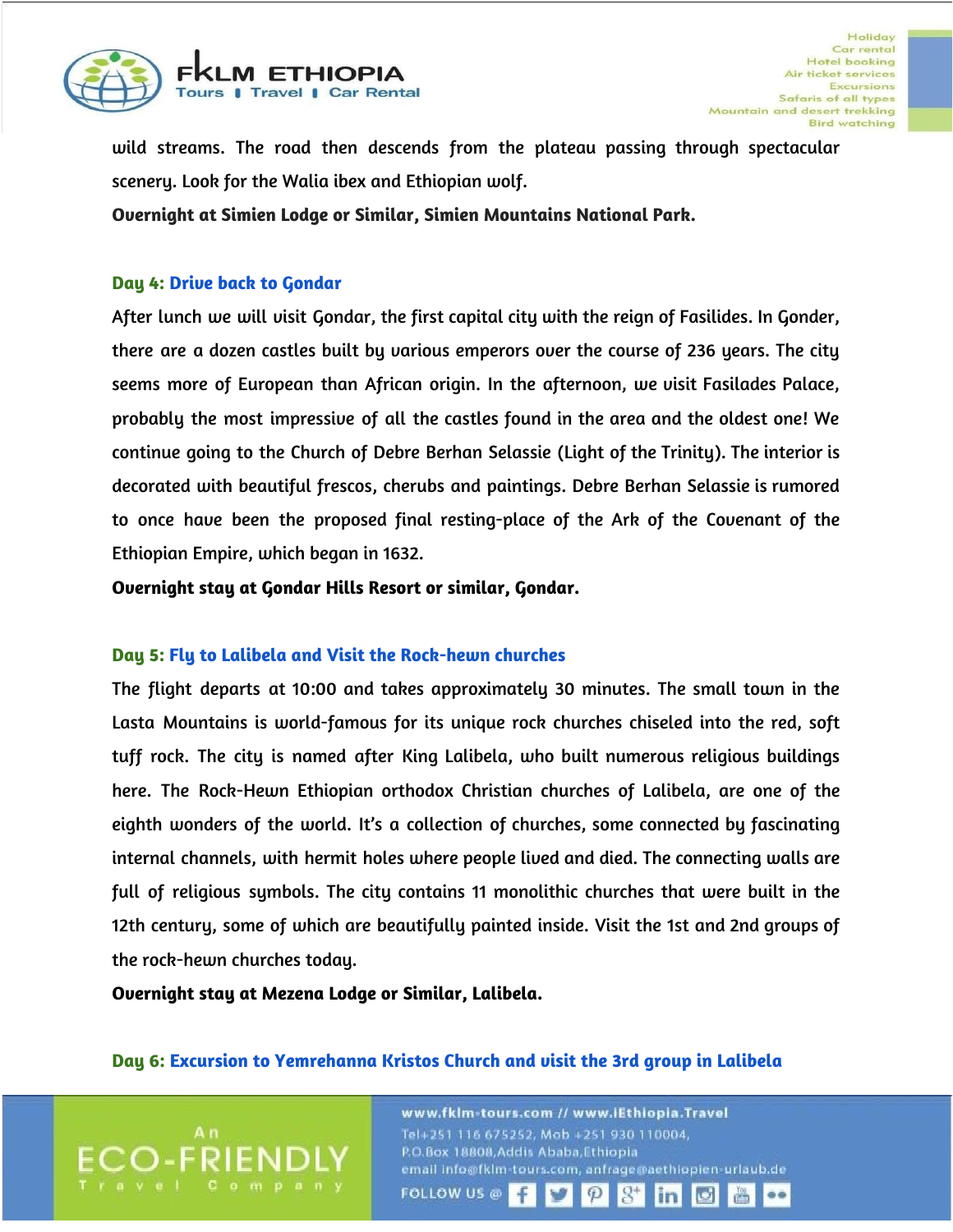

Today, you leave Lalibela and head for another ancient rock-hewn church known as Yimrhane Kristos. The drive to Yemrehanna will also give you the opportunity to view the rural countryside and villages of the Ethiopian highlands. Visit Yemrehanna Kristos, which is one of Ethiopia's best-preserved late-Aksumite buildings, where few people reward themselves with a visit - and a reward it is. The church is different because it's built rather than excavated. Seeing the stepped exterior facade, created from alternating wood and stone layers, you'll understand why so many of Lalibela rock-hewn churches look like they do. Knowing that Yemrehanna Kristos may predate Lalibela's churches by up to 80 years, you have before you, a virtual blueprint of greatness. In the afternoon, drive back to Lalibela for lunch where you will then proceed to visit the remaining groups of the church. Finally, you will visit the most famous of all the churches – Bet Giyorgis, constructed in honor of the patron saint of Ethiopia – Saint George.

**Overnight stay at Mezena Lodge or Similar, Lalibela.**

### **Day 7: Back to Addis Ababa and drive to Langano**

Morning, Transfer to Lalibela Airport for your return flight to Addis Ababa. Then, proceed driving to Lake Langano, where we will spend the night. you will chill out and relax by the lake. Swimming and kayaking on the lake are some of the possible activities that you can partake in.

**Overnight stay at Hara Langano Eco Lodge or similar, Langano.**

#### **Day 8: Drive to Bale Mountain National Park**

We drive to Dinsho, which is the gateway to the fabled Bale Mountains, which reach an altitude of around 4 500 meters (more than 14 000 feet). Here we spend two days birding varied habitats for such sought-after species as Abyssinian Owl, Cape (Mackinder's) Eagle-Owl (the most massive of three subspecies), African Wood Owl, Wattled Ibis, Chestnut-naped Francolin, Moorland Francolin, Wattled Crane, Red-billed Chough, White-backed Black Tit, Abyssinian Catbird, African Emerald Cuckoo, Abyssinian

> www.fklm-tours.com // www.iEthiopia.Travel Tel+251 116 675252, Mob +251 930 110004, P.O.Box 18808, Addis Ababa, Ethiopia email info@fklm-tours.com, anfrage@aethiopien-urlaub.de **FOLLOW US @**  $\mathcal{P}$ in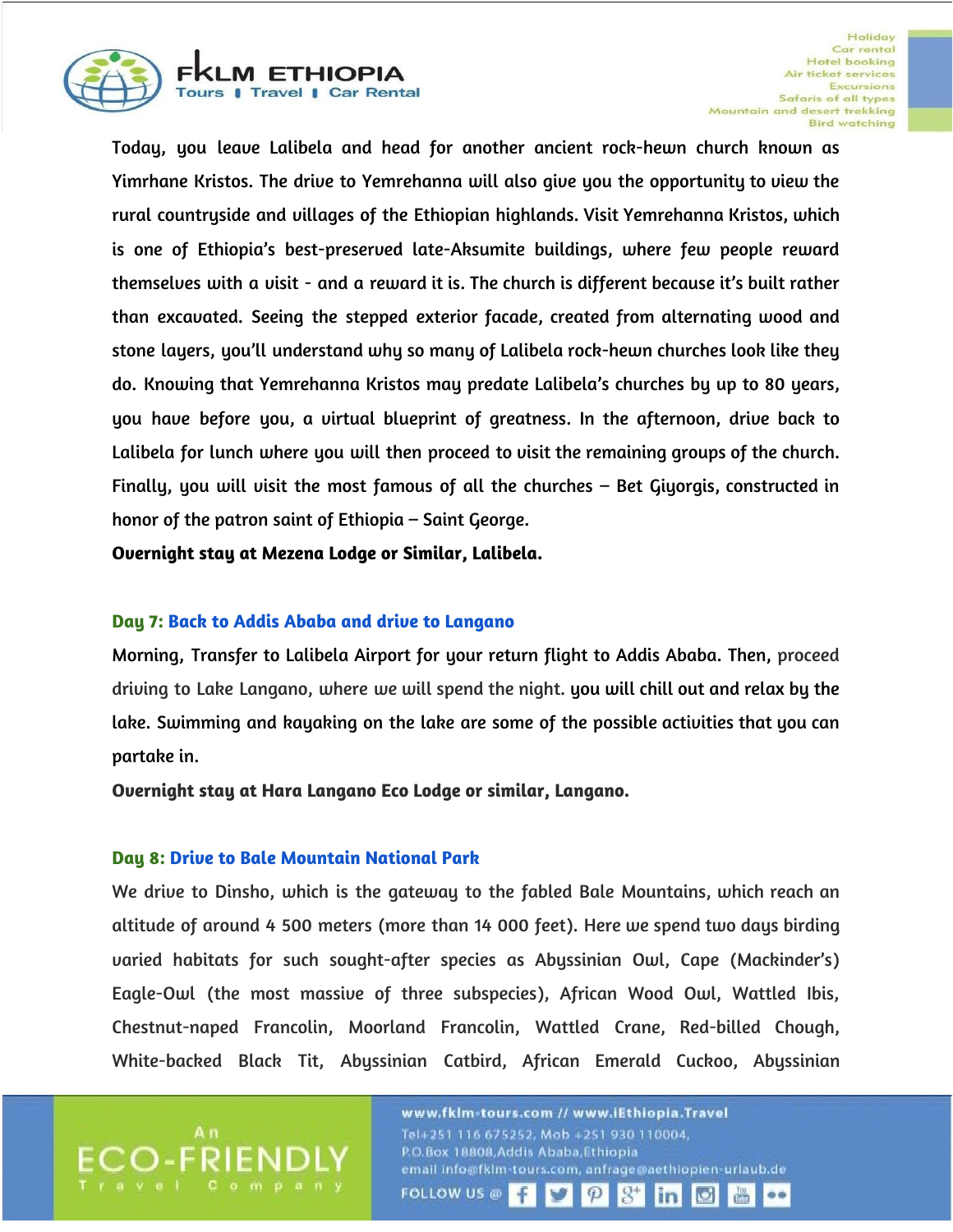

Crimsonwing, and, with luck, Golden Eagle, as well as a long list of other birds. Interesting mammals here are mountain nyala, klipspringer, Menelik's bushbuck, Bohor reedbuck, and others. The days in this area are also a botanical treat, with vegetation ranging from *Hagenia*-dominated forest to giant *Erica* woods to high-altitude moorlands, sometimes with fabulous giant lobelias. In the adjacent Harenna Forest, it might be possible to spot some star birds like Brown Parisoma, Ayers's Hawk-Eagle, African Emerald Cuckoo, Abyssinian Ground Thrush, Cinnamon Bracken Warbler, Rüppell's Robin-Chat, White-browed Robin-Chat, Abyssinian Crimsonwing, and Slender-billed Starling, or even a flock of migrating European Bee-eaters.

**Overnight stay at Bale mountains Lodge or similar, Bale Mountain National park.**

#### **Day 9: Excursion to Sanetti Plateau and Harenna Forest**

In the morning, you will have breakfast and drive to the Sanetti Plateau (altitude of 4000 meters, with Afro-alpine Moorland, beautiful wild alpine scenery) and then Drive to the south of the Park lies a 1200m (3700 ft) escarpment, below which is one of the largest and most extensive forests remaining in Ethiopia, the Harenna Forest. The slope of the southern escarpment falls rapidly from the tree line at 3200m to around 2000m within a distance of only 8 km, producing a rapid and spectacular change in landscape, habitat, and species composition. The Bale Mountain Lodge is located beside a clear mountain stream, within a natural forest clearing beneath the escarpment, and enjoys breathtaking views of the mountains and the surrounding forest. Here rare Bale Monkeys inhabit the trees and the birdlife is spectacular. Wild coffee is harvested to the south of the lodge and delicious Bale honey is obtained by the local people from hives placed high within the canopy. Here is also found 3% of Africa's remaining bamboo forest. Harenna is truly a magical place in which to relax or to explore.

**Overnight stay at Bale mountains Lodge or similar, Bale Mountain National park.**

#### **Day 10: Drive back to Addis Ababa**

www.fklm-tours.com // www.iEthiopia.Travel Tel+251 116 675252, Mob +251 930 110004, P.O.Box 18808, Addis Ababa, Ethiopia email info@fklm-tours.com, anfrage@aethiopien-urlaub.de **FOLLOW US @**  $\mathcal{P}$ in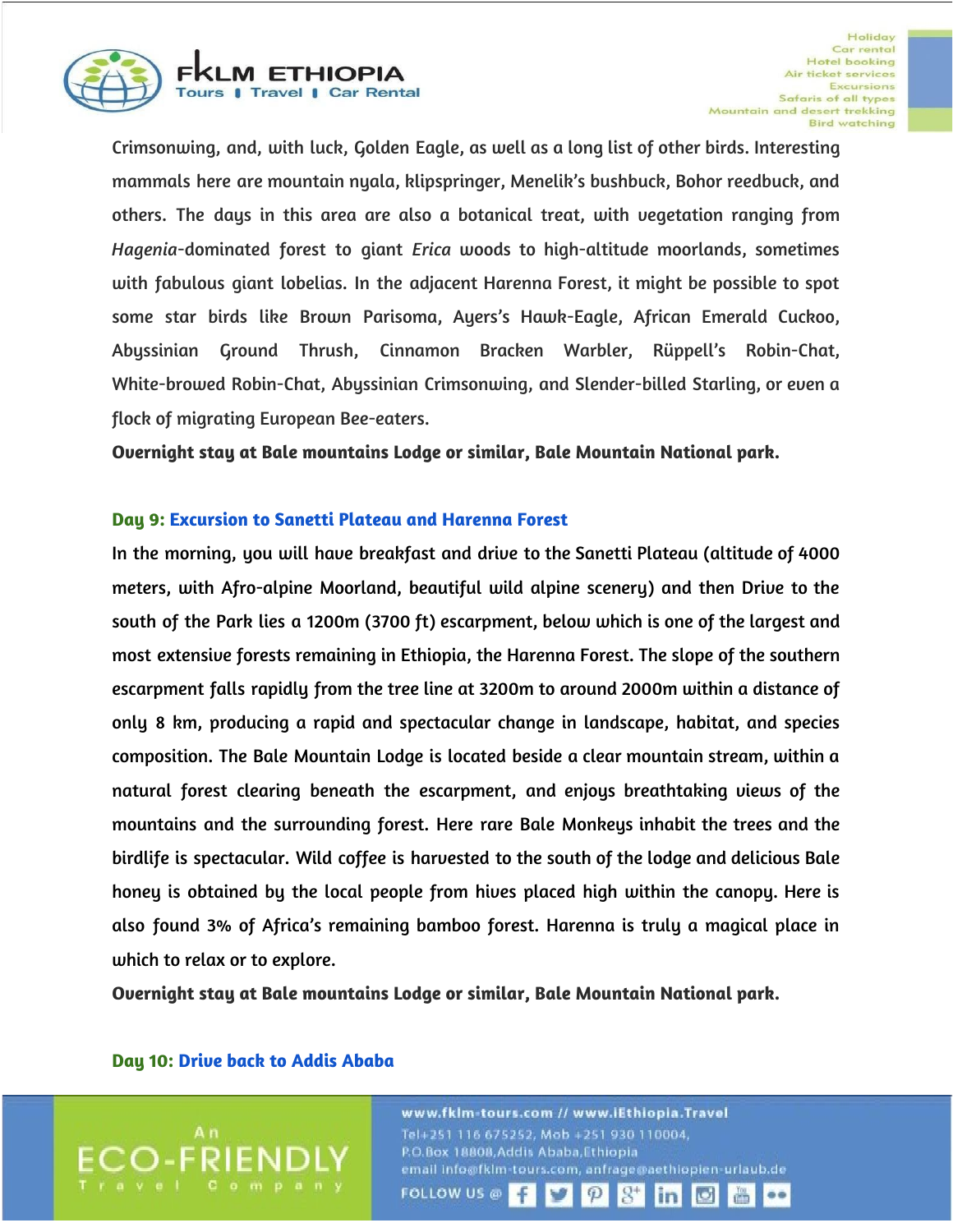

Drive back to Addis Ababa via Lake Koka and Lake Ziway. You go shopping in Addis Ababa. Then you will go to the Yod Abyssinia Traditional restaurant for a farewell dinner party. From the restaurant, you will go to the airport and the tour ends.

## *END OF TOUR!*



www.fklm-tours.com // www.iEthiopia.Travel Tel+251 116 675252, Mob +251 930 110004, P.O.Box 18808, Addis Ababa, Ethiopia email info@fklm-tours.com, anfrage@aethiopien-urlaub.de  $8^{\circ}$ **FOLLOW US @** f  $\mathcal{P}$ v linl **IC** 

dillo

..